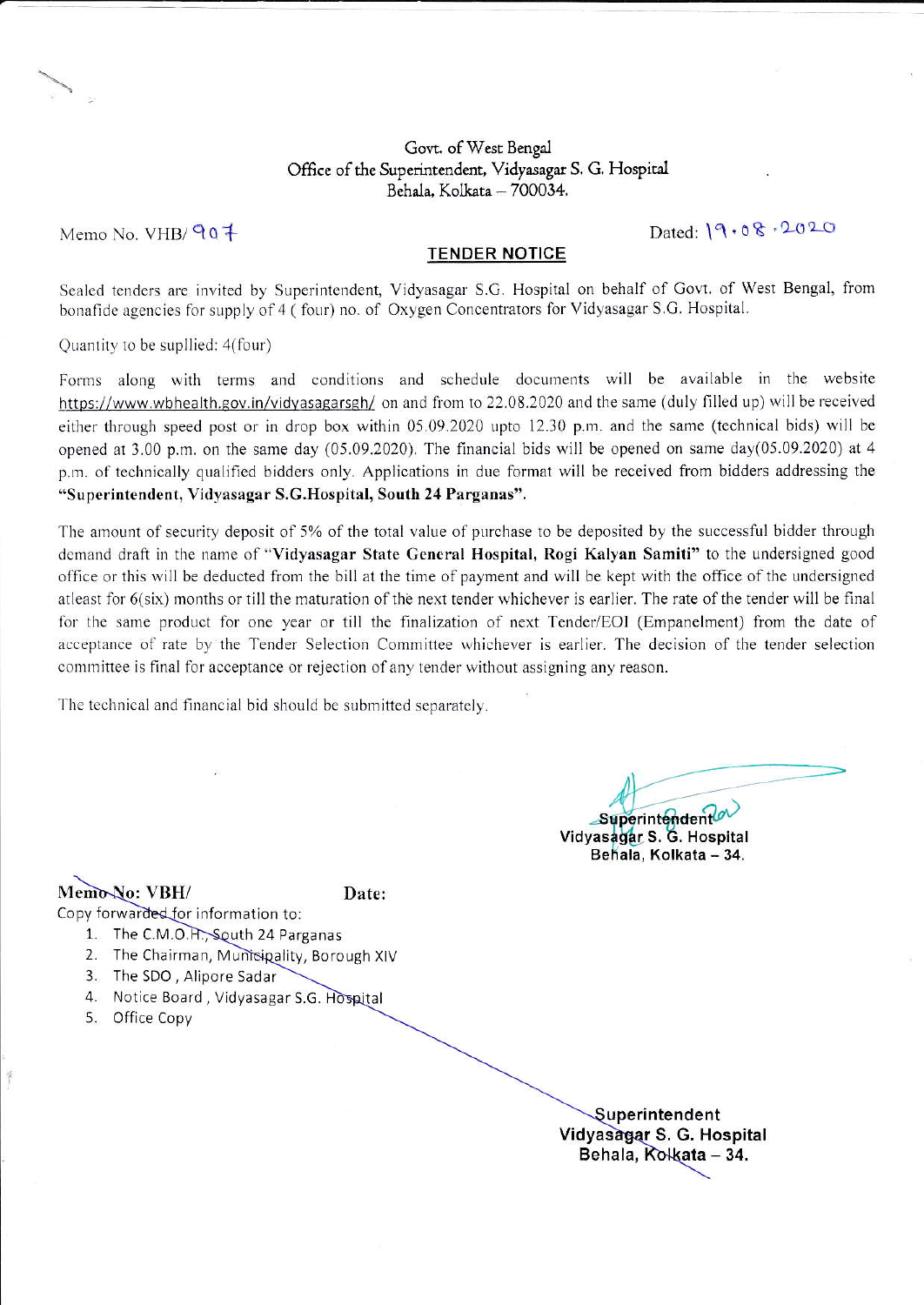## Govt. of West Bengal Office of the Superintendent, Vidyasagar S. G. Hospital Behala, Kolkata - 700034.

Terms and conditions for procurement of 4(four) no. of Oxygen Concentrators for Vidyasagar S. G. Hospital. vide Memo No. VHB /907 Dated. 19.08.2020

In case of necessity, the date of opening may be deferred, in that case notification will be displayed in the Notice Board in the Office of the undersigned in due time.

- 1. Name, Address and NIT No and purpose must be clearly mentioned on the sealed envelope.
- 2. Tenderer has to submit the sealed tender form at their own cost to the office of the undersigned within stipulated time through speed post only or in drop box and will be opened by the purchase committee in presence of the tenderer or his representative.
- 3. The claimed rate should cover transport and delivery charges. The tender must indicate whether the price quoted is inclusive of VAT, Sales Tax or not. Quoted rates should be clearly mentioned in both figures and words.
- 4. Cooperative society should furnish along with their tender current certificate from ARCS of concerned district regarding performance.
- 5. All sheets should be numbered properly and number of sheets in each cover should be cited in covering tally.
- 6. Pan No., Trade License, GST registration certificate, Credentials is to be furnished with the tender documents.
- 7. The equipments supplied must comply all the specifications mentioned in ANNEXURE I & II, and must be of a leading company make.
- 8. The Quality certificate is required to be submitted in the technical bids.
- 9. The Authorization of the Manufacturers is desired to be submitted by the bidders.
- 10. The amount of security deposit of 5% of the total value of purchase to be deposited by the successful bidder through demand draft in the name of "Vidyasagar State General Hospital, Rogi Kalyan Samiti" to the undersigned good office or this will be deducted from the bill at the time of payment and will be kept with the office of the undersigned atleast for 6(six) months or till the maturation of the next tender whichever is earlier. The rate of the tender will be final for the same product for one year or till the finalization of next Tender/EOI (Empanelment) from the date of acceptance of rate by the Tender Selection Committee whichever is earlier.
- 11. The rate will be valid for procurement of same items for one year from the date of finalization of tender.
- 12. The purchase order may be given time to time on the basis of requirement instead of at a time.
- 13. Technical bid and financial bid should be submitted in two separate envelopes mentioning the respective bids on the sealed envelopes.
- 14. Financial Bid of Technically fit Bidder will be opened only.
- 15. In case of deviation from any of the above terms and conditions, contract will be liable to be terminated by the appropriate authority.
- 16. The selection Committee reserves the right to accept/ cancel any tender without assigning any reason thereof.

Please refer to website as mentioned above /notice board of Vidyasagar S.G.H for further corrigendum (if any) during the period of processing.

Superintendent Vidyasagar S. G. Hospital Behala, Kolkata - 34.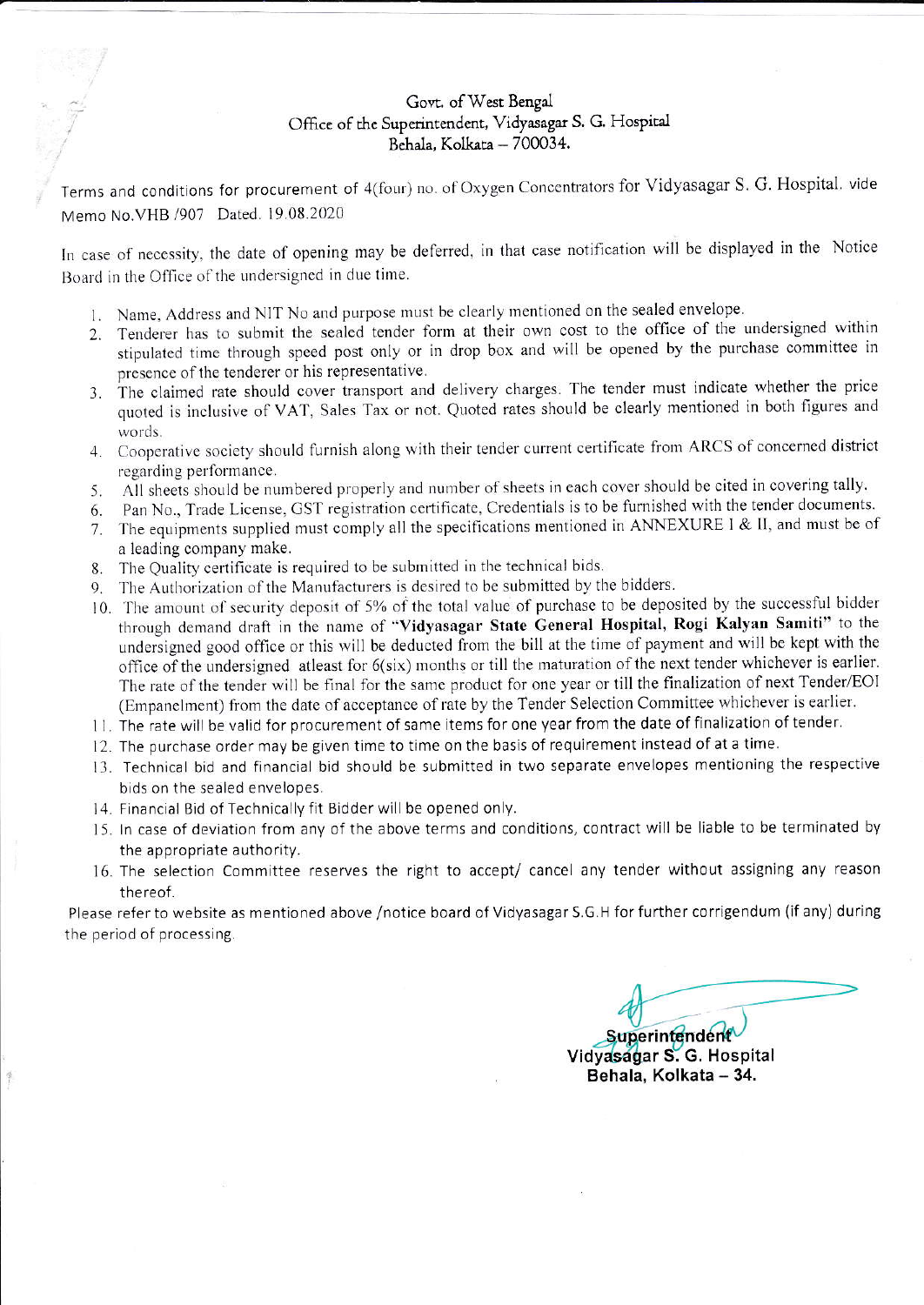

**ANNEXURE I** 

#### Signature of Issuing Authority with stamp

Application Form and technical documents (to be submitted with the technical bids)

# **Application Form:**

Application form for bidders for supplying of 4(four) no. of Oxygen Concentrators for Vidyasagar S. G. Hospital VIDE NIT NO. VHB/ 907 Dated19.08.2020

To TheSuperintendent Vidyasagar S.G. Hospital Behala, Kolkata-700034.

Sir,

Reference: Your advertisement no dated in the inviting tenders for Vidyasagar S.G. Hospitals.

With reference to the above, I/We wish to offer our tender for supplying of 4(four) no. of Oxygen Concentrators for Vidyasagar S. G. Hospital. I/We have read all bid documents carefully and hereby declares that I/ we have the due expertise and financial capability to successfully undertake the contract if awarded. The bids are made in two parts- Technical and Financial and are separately enclosed.

I/We agree to all the terms and conditions of the tender.

I am also aware that if I indulge in any unfair practice or submit any fraudulent documents, my present bid will be cancelled and I will be debarred from participation in any future tenders for five years. Thanking you.

Yours sincerely,